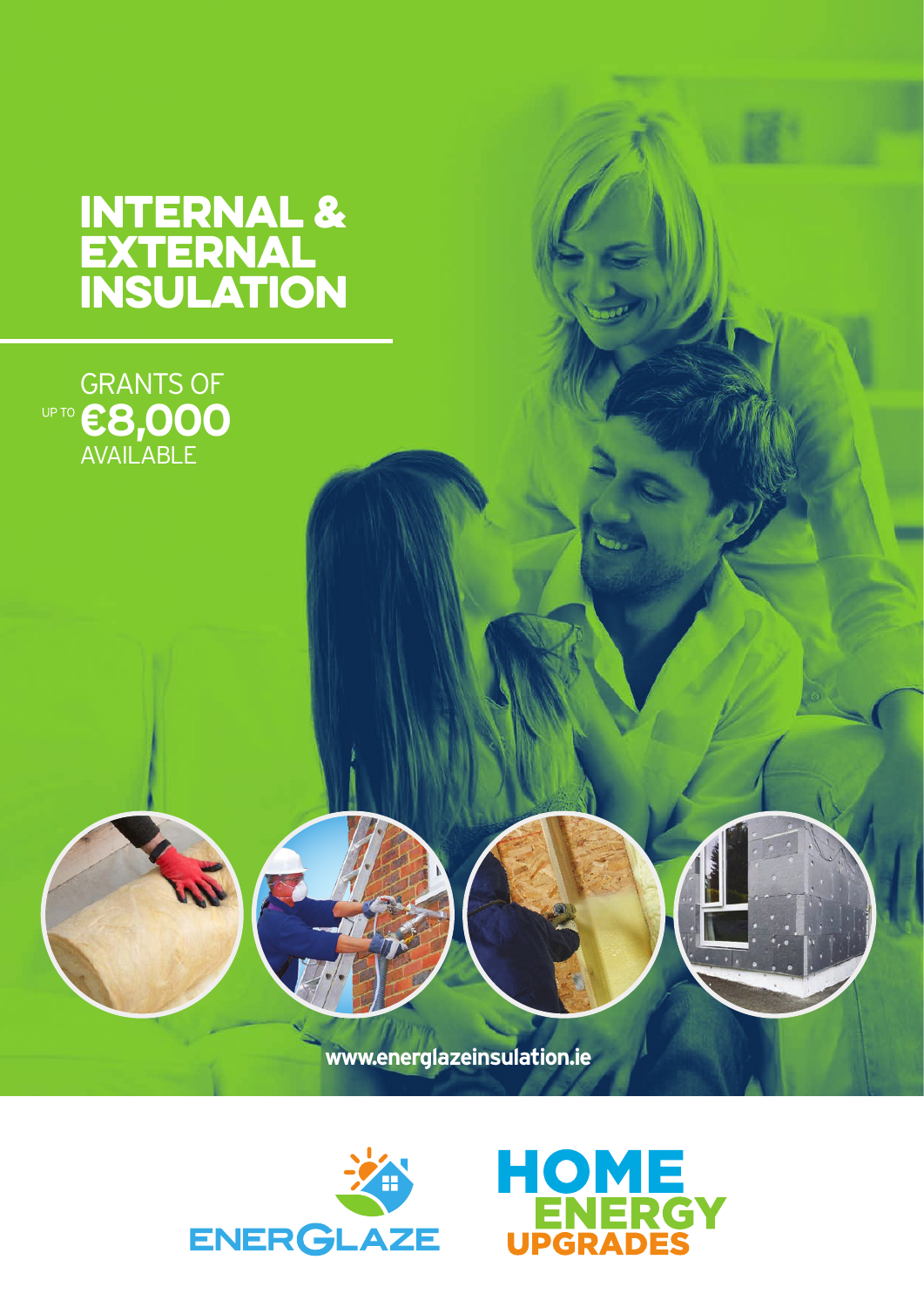# EXTERNAL WALL WRAP INSULATION



## GRANT UP TO €8,000

# Improved Thermal **PERFORMANCE**

Eliminate thermal bridges by wrapping the external façade in insulation. By insulating the outside walls, they retain their thermal inertia and the insulation works twofold: in the winter as a heat insulator to prevent valuable heat loss, and in the summer as thermal barrier to prevent overheating. This creates a very pleasant and stable indoor temperature, regardless of the season.

### **Benefits:**

- ❯ Outstanding Price / Quality Ratio
- > High Durability
- > Flexible System
- > Ease of Maintenance
- > A Wide Range Of Finish Options
- ▶ For New and Renovated Constructions



### **System Structure**

- **1.** Adhesive Mortar
- **2.** EPS Polystrene (white or grey) Insulation
- **3.** Reinforcement Mortar
- **4.** Reinforcement Mesh
- **5.** Primer
- **6.** Finish: Organic Plaster, Mineral Plaster, Paints or Brick Slips



**Call (01) 901 1635 or visit www.energlazeinsulation.ie**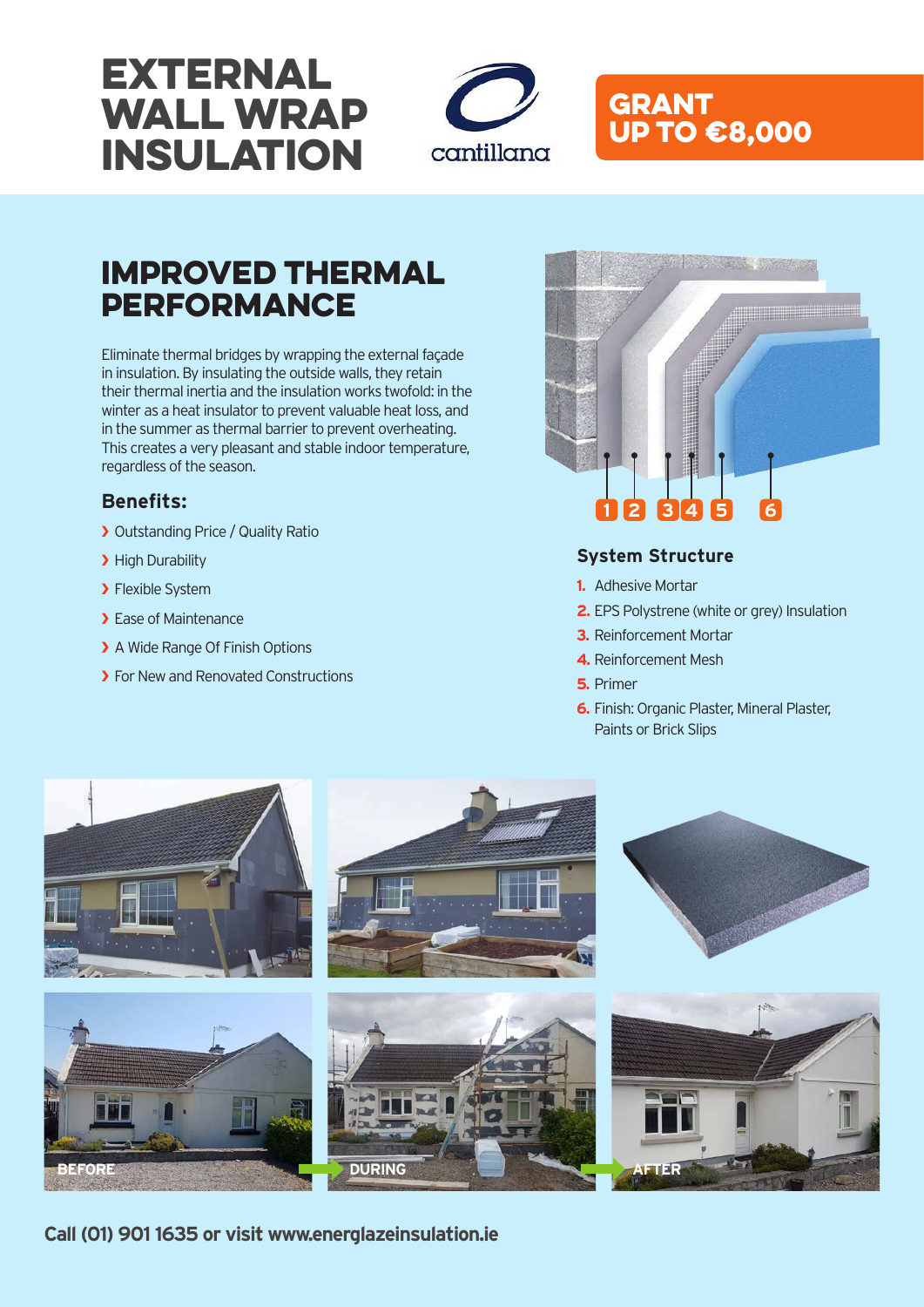# **CAVITY** WALL INSULATION

## GRANT UP TO €1,700

### **Bonded Bead Cavity Wall Insulation**

Cavity walls are built with an inner and outer wall (leaf) with a cavity in between. Designed for keeping rain and moisture out they offer very little in the way of thermal insulation.

Energlaze insulation injects Expanded Polystyrene (EPS) bonded beads into the wall cavity of your home to form an insulating mass, which significantly reduces thermal transmittance throughout the cavity.

With the application of the bonded bead, the wall cavity is still able to breath and as the bead does not absorb moisture it will not transfer across the cavity to the inner leaf.



# ATTIC INSULATION

## **Roll Out Insulation**

An extremely high performance quality thermal insulation roll designed for a wide range of applications where space is at a premium and high acoustic and thermal performance is a must.

## **Spray Foam Insulation**

Spray foam insulation can be installed in both new and existing homes, and even in the most unusual designs. It adheres to wood and steel frames alike and is effective in any climate.

Practicing building science, also known as a "systems approach," means accounting for the ways all building components interact, including the foundation, walls, roofs, doors, windows, insulation and mechanical systems. Doing so is critical to optimize building performance and prevent building failures.

## GRANT UP TO €1,500